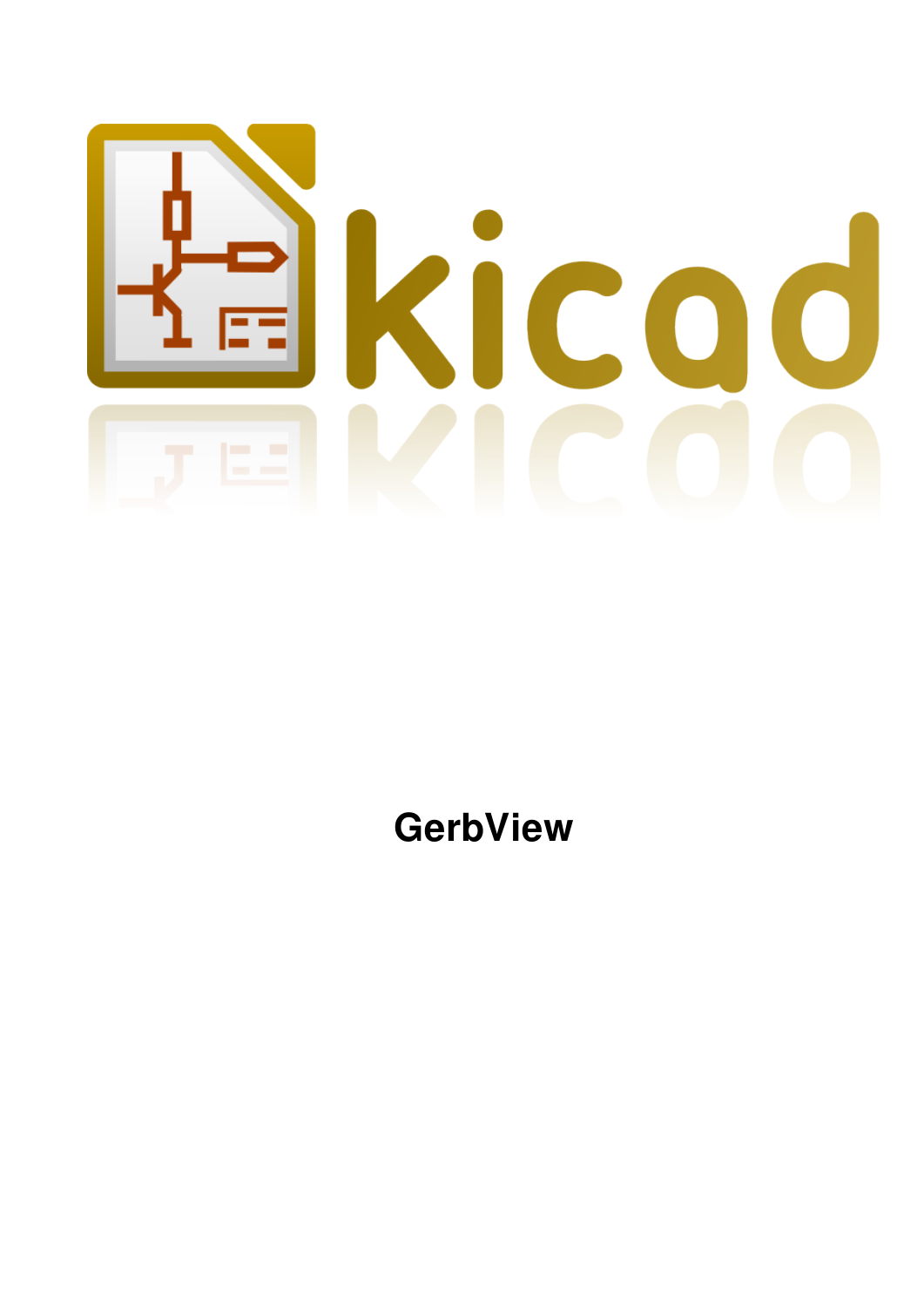**1 lipca 2016**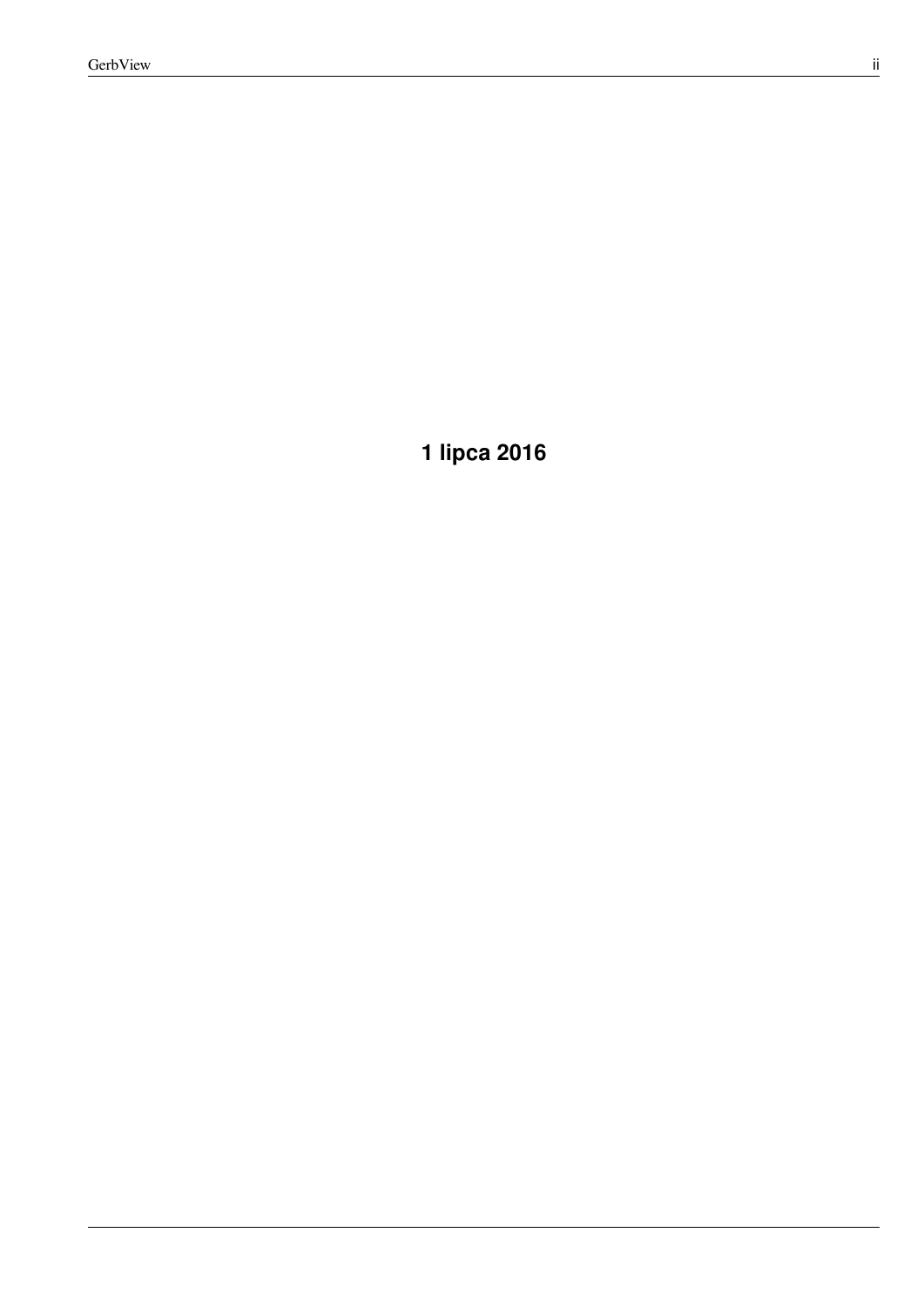## **Spis treści**

| $\mathbf 1$  | <b>Wprowadzenie do GerbView</b>                                                                                                                                                                                                         | 2               |
|--------------|-----------------------------------------------------------------------------------------------------------------------------------------------------------------------------------------------------------------------------------------|-----------------|
| $\mathbf{2}$ | Główne okno programu                                                                                                                                                                                                                    | $\mathbf{2}$    |
| 3            | <b>Top toolbar</b>                                                                                                                                                                                                                      | 3               |
|              | Lewy pasek narzędzi                                                                                                                                                                                                                     | 4               |
| 5            | Polecenia menu                                                                                                                                                                                                                          | 5               |
|              | 5.1                                                                                                                                                                                                                                     | -5              |
|              | Eksport do Pebnew response to receive the contract of the contract of the contract of the contract of the contract of the contract of the contract of the contract of the contract of the contract of the contract of the cont<br>5.1.1 | -5              |
|              | 5.2                                                                                                                                                                                                                                     | -6              |
|              | 5.3                                                                                                                                                                                                                                     |                 |
| 6            | Panel zarządzania warstwami                                                                                                                                                                                                             | 7               |
|              | 6.1                                                                                                                                                                                                                                     |                 |
|              | 6.2                                                                                                                                                                                                                                     |                 |
| 7            | <b>Drukowanie warstw</b>                                                                                                                                                                                                                | 10              |
|              | 7.1                                                                                                                                                                                                                                     | 10              |
|              | 7.2                                                                                                                                                                                                                                     | $\overline{10}$ |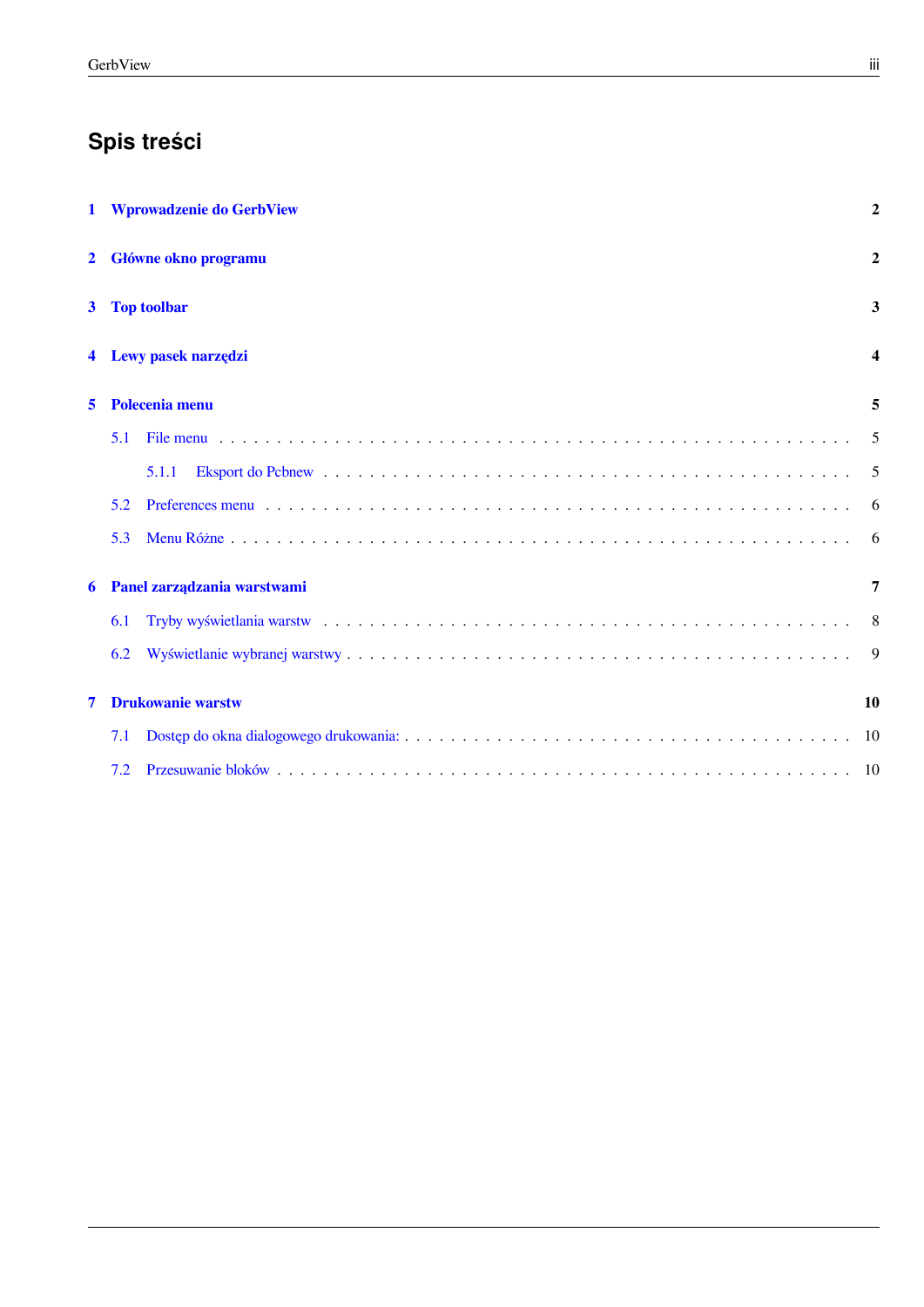#### *Podręcznik użytkownika*

#### **Prawa autorskie**

This document is Copyright © 2010-2015 by it's contributors as listed below. You may distribute it and/or modify it under the terms of either the GNU General Public License (http://www.gnu.org/licenses/gpl.html), version 3 or later, or the Creative Commons Attribution License (http://creativecommons.org/licenses/by/3.0/), version 3.0 or later.

Wszystkie znaki towarowe użyte w tym dokumencie należą do ich właścicieli.

#### **Współtwórcy**

Zespół programu KiCad.

#### **Tłumaczenie**

Kerusey Karyu <keruseykaryu@o2.pl>, 2014-2015.

#### **Kontakt**

Please direct any [bug reports, suggesti](mailto:keruseykaryu@o2.pl)ons or new versions to here:

- About KiCad document: https://github.com/KiCad/kicad-doc/issues
- About KiCad software: https://bugs.launchpad.net/kicad
- About KiCad software i18n: [https://github.com/KiCad/kicad-i18n/is](https://github.com/KiCad/kicad-doc/issues)sues

#### **Data publikacji i wersja [oprogramowania](https://bugs.launchpad.net/kicad)**

Opublikowane 4 Lutego 2015.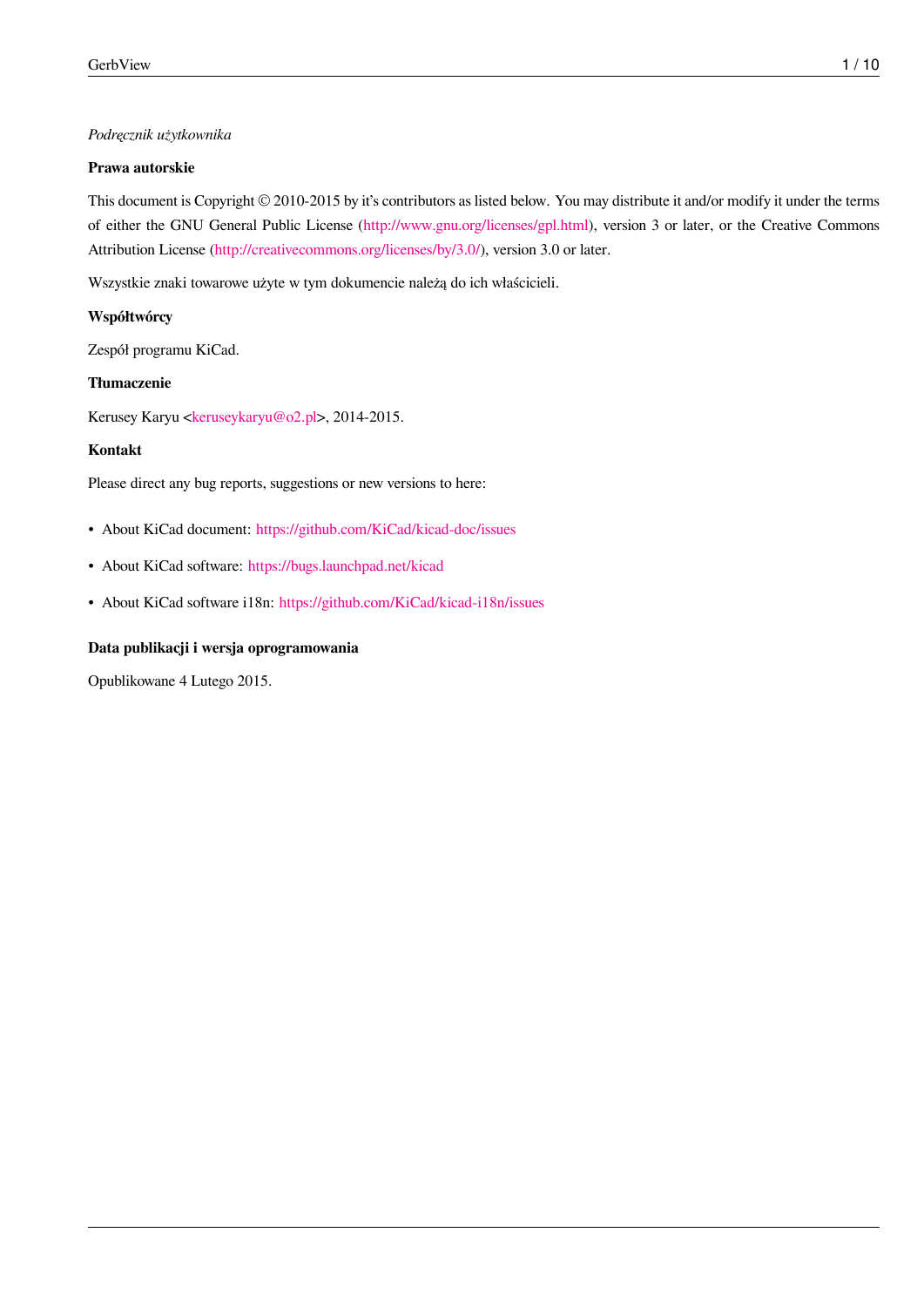### **1 Wprowadzenie do GerbView**

GerbView to przeglądarka plików Gerber (w formacie RS274X), która umożliwia również przeglądanie plików wierceń generowanych przez Pcbnew (w formacie Excellon).

Potrafi ona wyświetlić do 32 plików (odrębnych warstw) pochodzących z plików Gerber i/lub plików wierceń.

Pliki mogą być wyświetlane w trybie transparentnym jak i trybie nakładkowym, w formie stosu.

For more information about the Gerber file format please have a read at the specification in The Gerber File Format Specification -Ucamco.

## **2 [G](http://www.ucamco.com/files/downloads/file/81/the_gerber_file_format_specification.pdf)łówne okno programu**

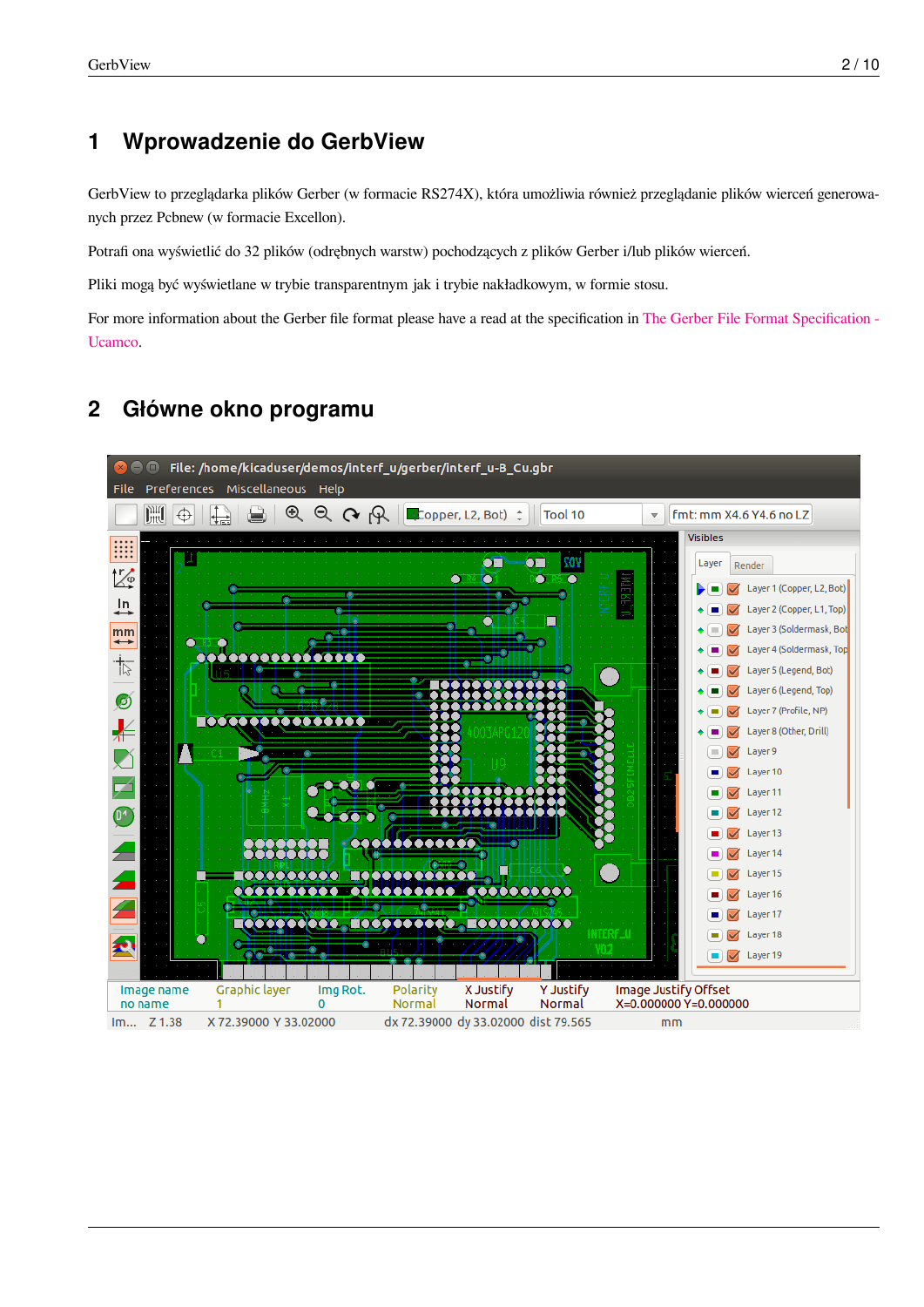| $\boxed{\frac{1}{2}\left[\frac{1}{2}\right]\left[\frac{1}{2}\right]\left[\frac{1}{2}\right]\left[\frac{1}{2}\right]\left[\frac{1}{2}\right]\left[\frac{1}{2}\left[\frac{1}{2}\right]\left[\frac{1}{2}\left[\frac{1}{2}\right]\left[\frac{1}{2}\right]\left[\frac{1}{2}\left[\frac{1}{2}\right]\left[\frac{1}{2}\right]\left[\frac{1}{2}\right]\left[\frac{1}{2}\left[\frac{1}{2}\right]\left[\frac{1}{2}\right]\left[\frac{1}{2}\right]\left[\frac{1}{2}\left[\frac{1}{2}\right]\left[\frac{1}{2}\right]\left[\frac{1}{2}\right]\left$ |  | $\overline{\mathsf{m}}$ fmt: mm X4.6 Y4.6 no LZ |
|----------------------------------------------------------------------------------------------------------------------------------------------------------------------------------------------------------------------------------------------------------------------------------------------------------------------------------------------------------------------------------------------------------------------------------------------------------------------------------------------------------------------------------------|--|-------------------------------------------------|

|                                    | Clear all layers                                           |
|------------------------------------|------------------------------------------------------------|
|                                    | Load Gerber files                                          |
|                                    | Load drill files (Excellon format from Pcbnew)             |
|                                    | Set page size for printing and show/hide page limits       |
|                                    | Open print dialog                                          |
|                                    | Zoom in and out                                            |
|                                    | Refresh screen                                             |
|                                    | Zoom fit in page                                           |
| (Copper, L2, Bot) ÷                | Layer selection                                            |
| Tool 10<br>$\overline{\mathbf{v}}$ | D Code selection (hight light items that use this dcode)   |
| fmt: mm X4.6 Y4.6 no LZ            | Info about Gerber file options loaded in the current layer |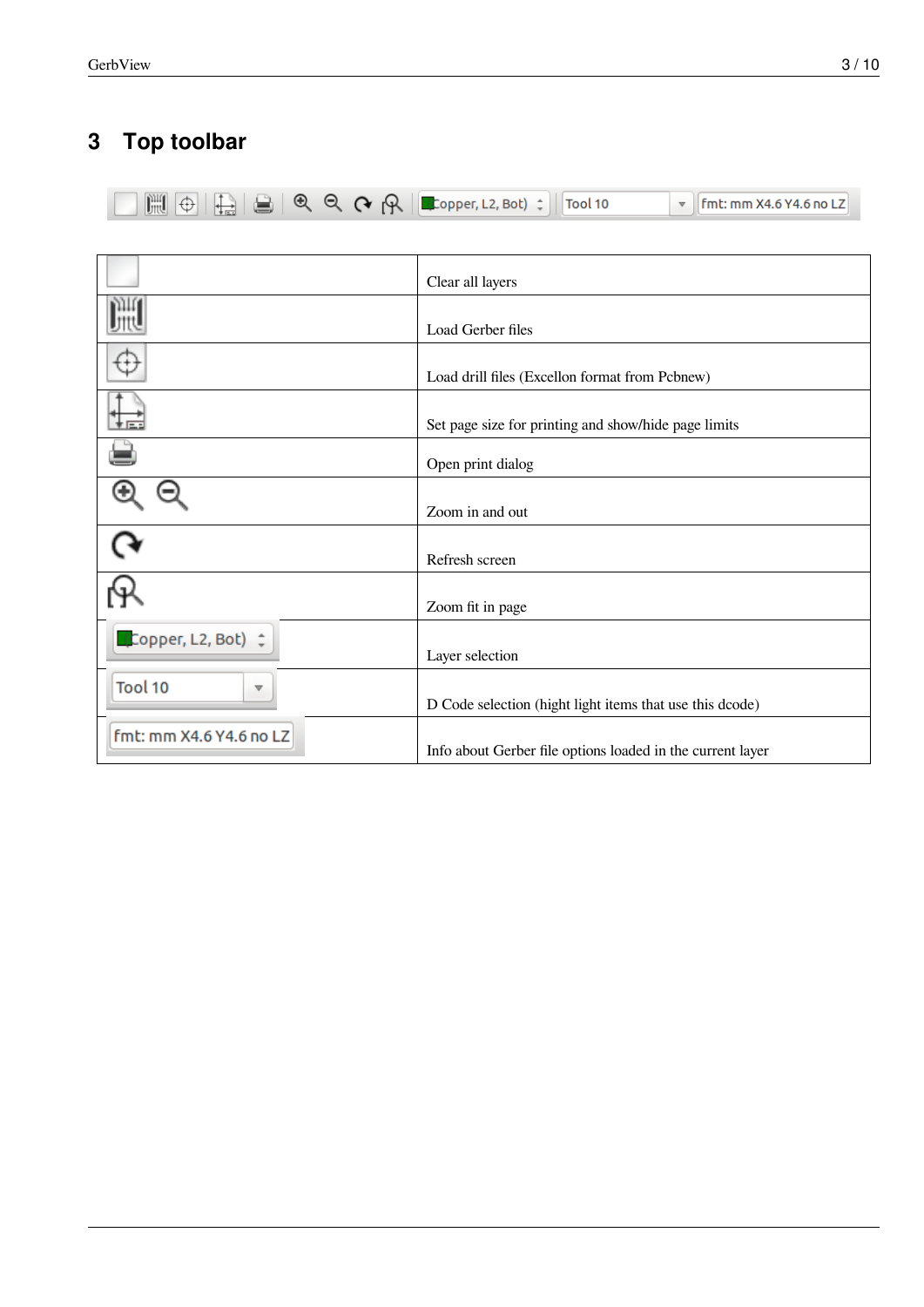## <span id="page-6-0"></span>**4 Lewy pasek narzędzi**

|                                    |           | Grid on / off                                                |
|------------------------------------|-----------|--------------------------------------------------------------|
| $\overline{\mathsf{In}}$           |           | Display polar coordinates on / off                           |
| mm                                 | In.<br>mn | Units selection to display coordinates                       |
| $\bullet$                          |           | On grid cursor shape selection                               |
|                                    | ್ರ        | Display mode selection (solid or outlines) for flashed items |
|                                    |           | Display mode selection (solid or outlines) for lines         |
|                                    |           | Display mode selection (solid or outlines) for polygons      |
| $\blacktriangle$<br>$\blacksquare$ |           | Show negative objects in ghost color                         |
|                                    |           | Show / hide D Codes values (for items using a dcode)         |
|                                    |           | Mode used by Gerbview to show layers.                        |
|                                    |           |                                                              |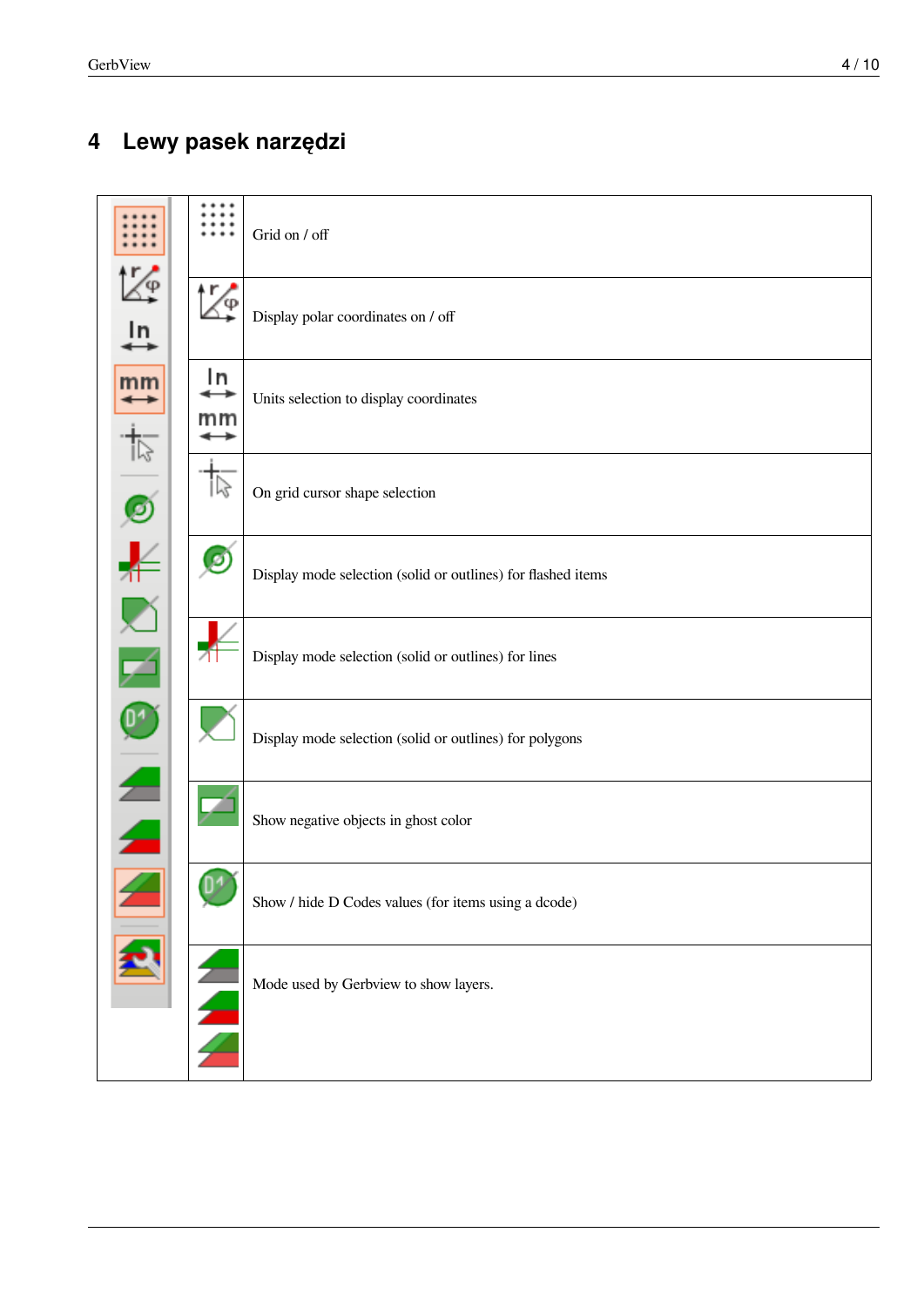## <span id="page-7-0"></span>**5 Polecenia menu**

#### <span id="page-7-1"></span>**5.1 File menu**



It is possible to load gerber and drill files into Gerbview. There is also an auxiliary option to export gerbers to pcbnew. Previously (a long time ago) it was also possible to load so called Dcodes, but those are now obsolete and is therefore not possible anymore.

#### <span id="page-7-2"></span>**5.1.1 Eksport do Pcbnew**

GerbView posiada limitowaną możliwość eksportu plików Gerber do Pcbnew.

Końcowy rezultat bardzo zależy od tego, jakie cechy formatu RS274X zostały użyte w plikach Gerber.

Format RS274X posiada cechy zorientowane na raster, które nie mogą być skonwertowane (głównie wszystkie cechy związane z obiektami w negatywie).

Elementy tworzone przez polecenia błyskowe, są konwertowane na przelotki.

Linie są konwertowane na segmenty ścieżek (lub na linie graficzne w przypadku warstw nie będących warstwami sygnałowymi).

Wobec czego, użyteczność skonwertowanego pliku silnie zależy od sposobu w jakim pliki Gerber zostały wygenerowane przez dane narzędzie PCB.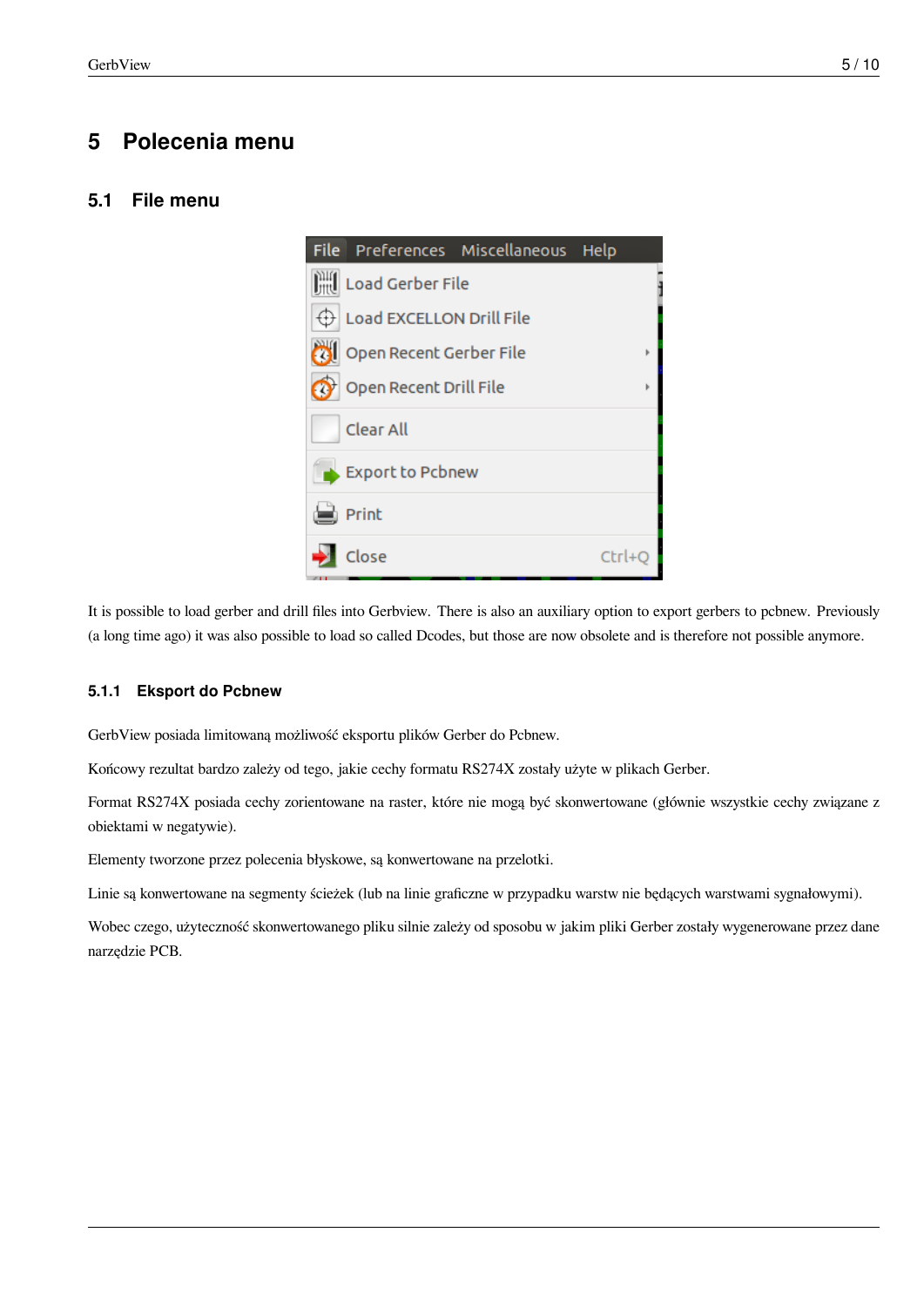#### <span id="page-8-0"></span>**5.2 Preferences menu**



Menu to pozwala na dostęp do niektórych opcji związanych z wyświetlaniem oraz pozwala na edycję skrótów klawiszowych.

#### <span id="page-8-1"></span>**5.3 Menu Różne**



- Lista D-Kodów pokazuje D-kody jakie zostały użyte oraz ich parametry.
- Pokaż źródło pokazuje zawartość pliku Gerber z aktywnej warstwy w edytorze tekstu.
- Wyczyść warstwę kasuje zawartość aktywnej warstwy.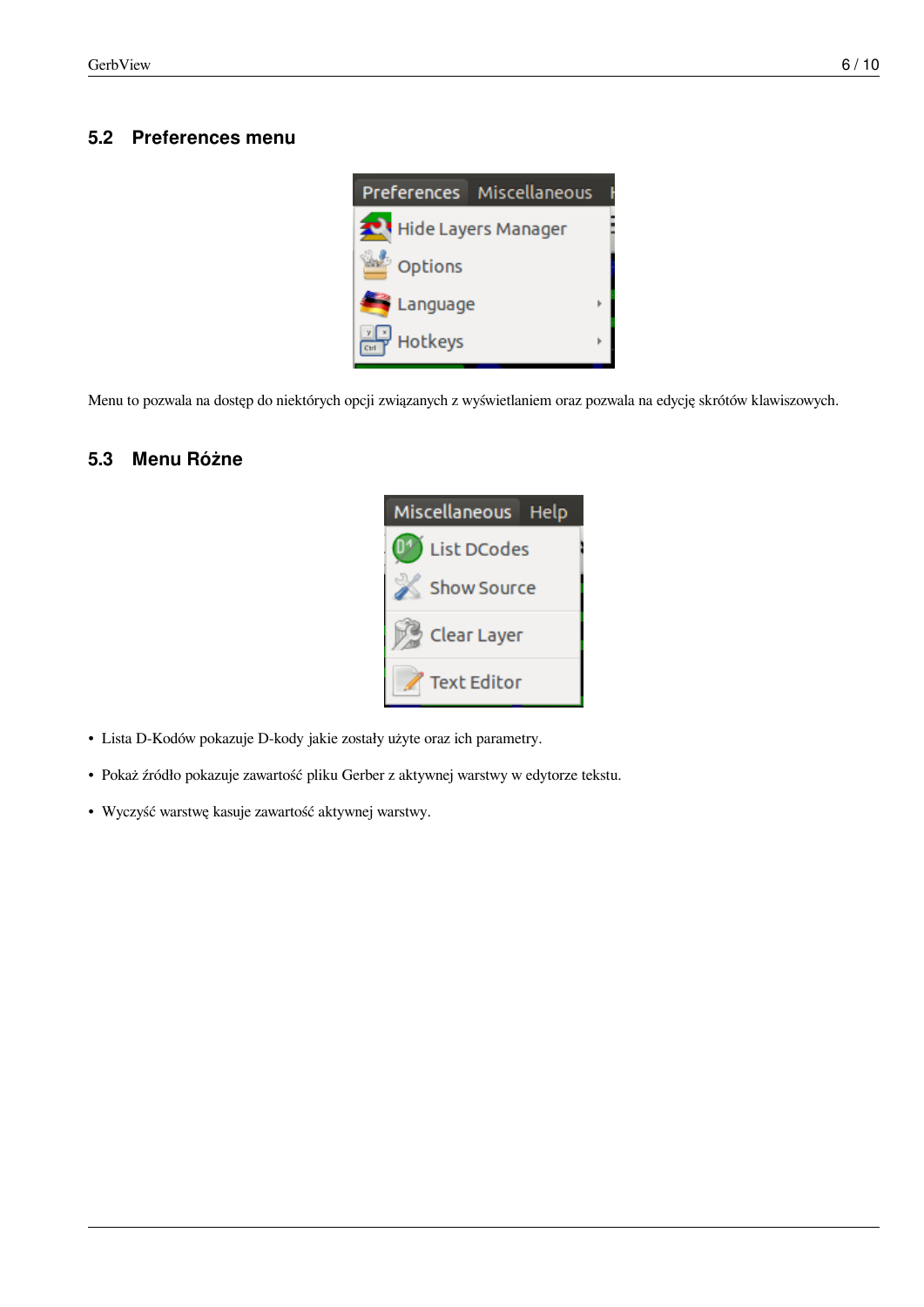## <span id="page-9-0"></span>**6 Panel zarządzania warstwami**

The layer manager has 2 purposes:

- Select the active layer
- Show/hide layers



The active layer is drawn after the other layers.

When loading a new file, the active layer is used (the new data replace the previous data) Note:

- Mouse left click on a line: select the active layer
- Mouse right click on the layer manager: show/hide all layers
- Mouse middle click on a icon: select the layer color.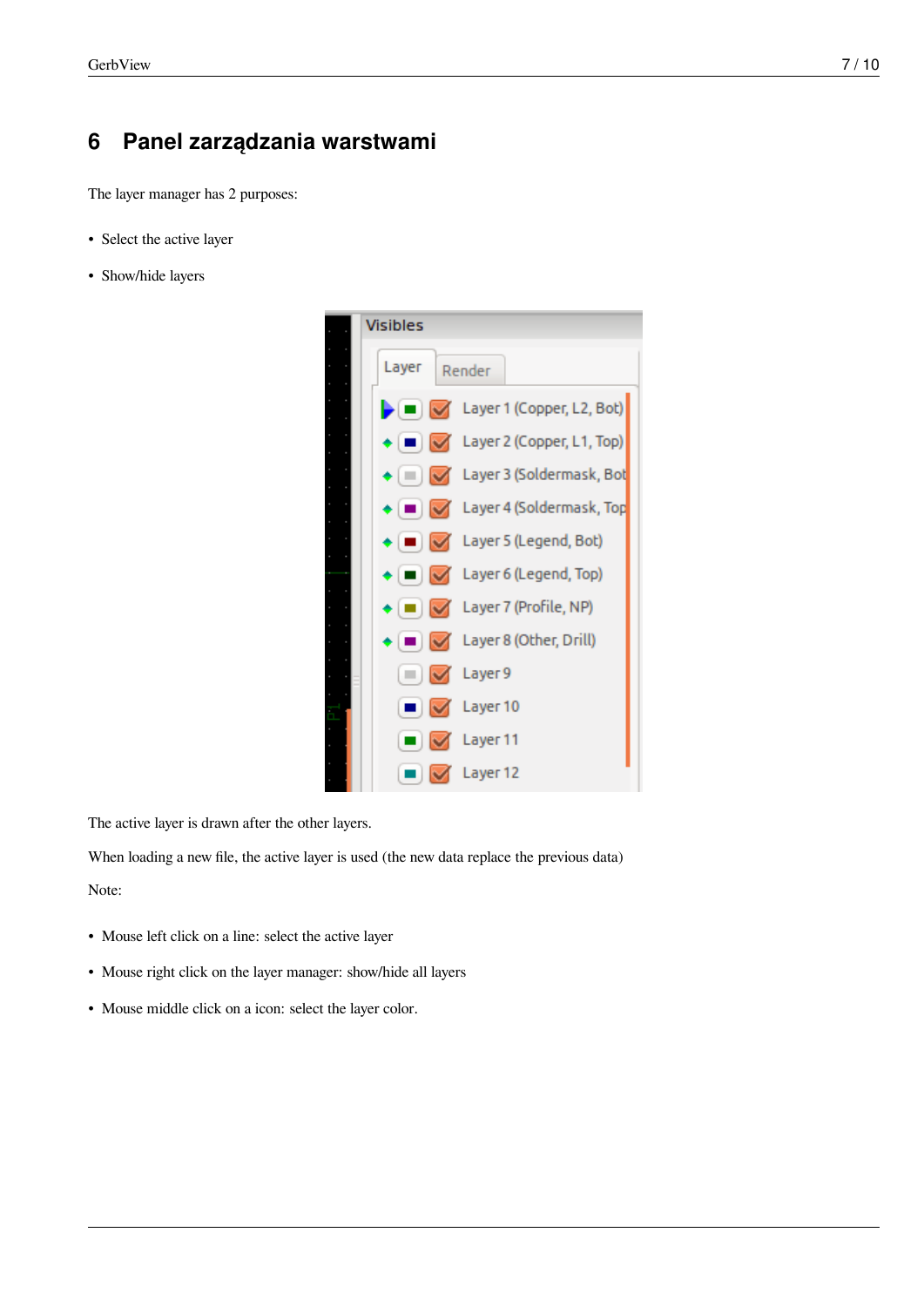#### <span id="page-10-0"></span>**6.1 Tryby wyświetlania warstw**



Each gerber file and each item in files are drawn in the order files are loaded.

However the **active layer** is draw last.

When Gerber files have negative items (drawn in black) artefacts are visible on already drawn layers

• Stacked mode

Each gerber file is drawn in the order files are loaded.

The **active layer** is draw last.

When Gerber files have negative items (drawn in black) there are no artefacts on already drawn layers, because this mode draws each file in a local buffer before it is shown on screen. Negative items do not create artefacts.

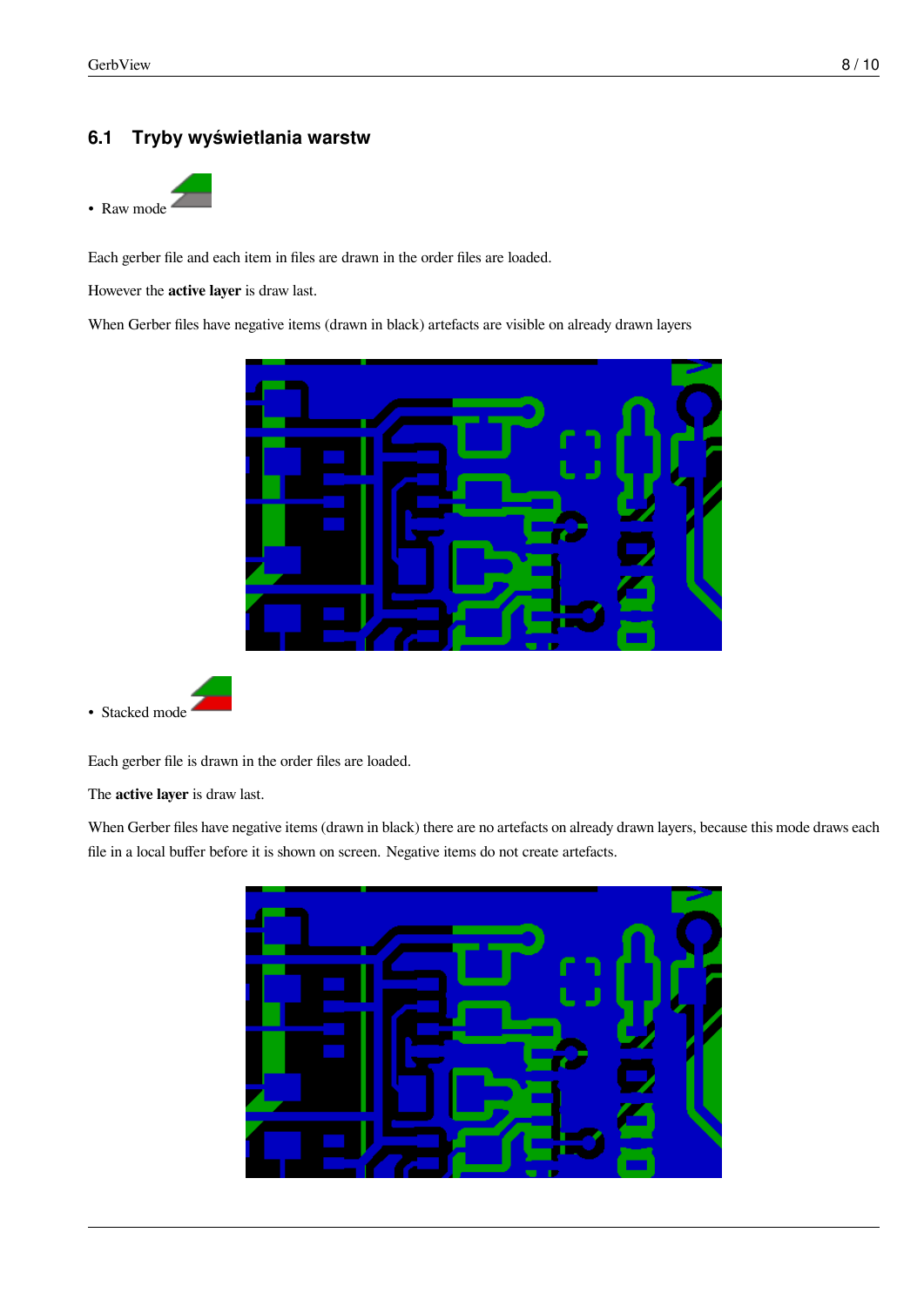• Transparency mode



#### <span id="page-11-0"></span>**6.2 Wyświetlanie wybranej warstwy**

Efekt ten jest widoczny tylko w trybach prostym lub nakładkowym.

The layer 1 (green layer) is drawn after the layer 2



The layer 2 (blue layer) is drawn after the layer 1